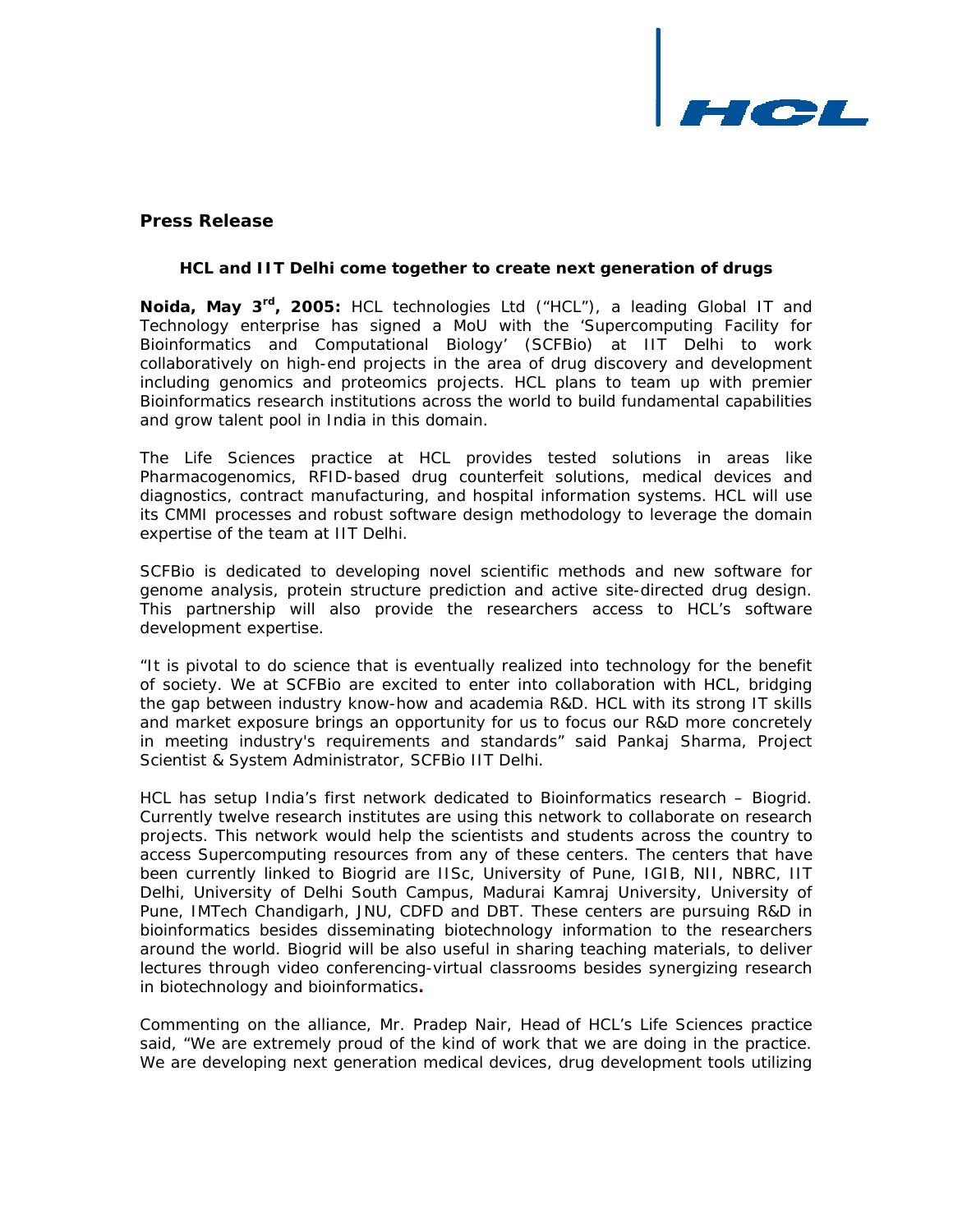

IP protected molecular designing algorithms, Clinical Data and Trial Management solutions using widest electronic data capture options for Pharmaceutical and Clinical Research Organizations. By associating with Research institutes and private companies in the area of pharma R&D, we are continuously strengthening our domain capabilities for our global markets."

Mr. K.K. Roy, from Foundation of Innovation and Technology transfer, the industry interface unit in IIT Delhi, added that, "a platform has been created for free interaction of the technologies in HCL with expertise in SCFBio for collaborative research, project execution and commercialization of research results."

#### **About HCL's Life Sciences Practice**

The Life Sciences practice at HCL delivers IT centric solutions across the Pharmaceutical, medical device, diagnostics and hospital industries. The DNA of the practice lies in extension of this knowledge to provide focused IT services and solutions to the customers. HCL's investments have strong focus on regulatory compliance prescribed by FDA's CFR, CEC, ISO, HIPAA and meeting technology paradigms surrounding HL7, DICOM, amongst others. HCL continues to invest in providing tested solutions in thought leadership arenas like Pharmacogenomics, RFID-based drug counterfeit solutions, medical devices and diagnostics, contract manufacturing, and hospital information systems.

The Life Sciences team comprises of 500 people including regulatory experts, bio technologists, pharmaceutical industry experts etc. HCL is already working with 6 of the top 10 leading global pharmaceutical companies including Novartis, Aventis etc.

#### **About HCL Enterprise**

HCL Enterprise is a leading Global Technology and IT enterprise with annual revenues in excess of \$2.0 billion. IT Products and Services contribute to revenues of over \$1.1 billion. The HCL Enterprise comprises of two companies listed in India, HCL Technologies & HCL Infosystems. The 29 year old enterprise, founded in 1976, is one of India's original IT garage start ups. Its range of offerings span Product Engineering, Technology and Application Services, BPO, Infrastructure Services, IT Hardware, Systems Integration, and distribution of technology and telecom products. The HCL team comprises of 25,000 professionals of diverse nationalities, who operate from 15 countries including 300 points of presence in India. HCL has global partnerships with several leading Fortune 1000 firms, including leading IT and Technology firms. For more information please visit [www.hcl.in](http://www.hcl.in/)

#### **About HCL Technologies**

HCL Technologies is one of India's leading global IT Services Company, providing software- led IT solutions, BPO and Remote Infrastructure Management services. Making a foray into the services domain in 1997-98, HCL Technologies focuses on technology and R&D outsourcing, working with clients in areas at the core of their business. The company leverages an extensive offshore infrastructure and its global network of 26 offices in 15 countries to deliver solutions across select verticals including Banking, Insurance, Retail & Consumer, Aerospace, Automotive, Semiconductors, Telecom and Life Sciences. For the twelve month period ended 31st March 2005, HCL Technologies along with its subsidiaries had revenues of \$ 711 million and employed 22,034 professionals. For more information, please visit www.hcltech.com

#### **Forward Looking Statements**

Certain statements in this release are forward-looking statements, which involve a number of risks, and uncertainties that could cause actual results to differ materially from those in such forward-looking statements. The risks and uncertainties relating to these statements include, but are not limited to, risks and uncertainties regarding fluctuations in earnings, our ability to manage growth, intense competition in IT services including those factors which may affect our cost advantage, wage increases in India, our ability to attract and retain highly skilled professionals, time and cost overruns on fixed-price, fixed-time frame contracts, client concentration, restrictions on immigration, our ability to manage our international